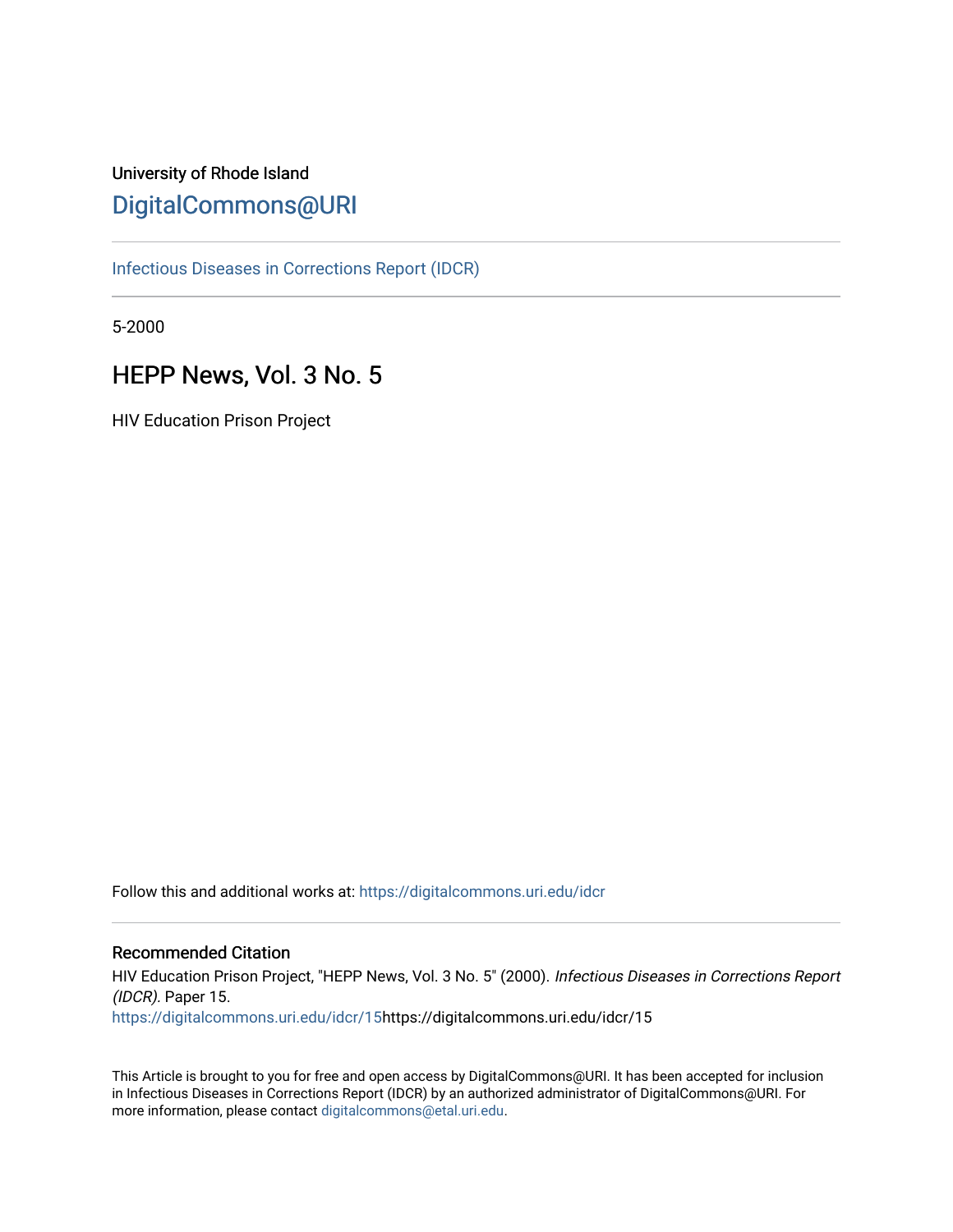

Sponsored by the Brown University School of Medicine Office of Continuing Medical Education and the Brown University AIDS Program.

### **ABOUT HEPP**

*HEPP News, a forum for correctional problem solving, targets correctional administrators and HIV/AIDS care providers including physicians, nurses, outreach workers, and case managers. Published monthly and distributed by fax, HEPP News provides up-to-the-moment information on HIV treatment, efficient approaches to administering HIV treatment in the correctional environment, national and international news related to HIV in prisons and jails, and changes in correctional care that impact HIV treatment. Continuing Medical Education credits are provided by the Brown University Office of Continuing Medical Education to physicians who accurately respond to the questions on the last page of the newsletter.* 

### **EDITORS**

**Anne S. De Groot, M.D.** *Director, TB/HIV Research Lab, Brown University School of Medicine*

**Frederick L. Altice, M.D.** *Director, HIV in Prisons Program, Yale University AIDS Program*

**Joseph Bick, M.D.** *Chief Medical Officer, HIV Treatment Services California Department of Corrections California Medical Facility, Vacaville*

**Faculty Disclosure**  In accordance with the Accreditation Council for Continuing Medical Education Standards for Commercial Support, the faculty for this activity have been asked to complete Conflict of Interest Disclosure forms. Disclosures are listed at the end of articles. All of the individual medications discussed in this newsletter are approved for treatment of HIV unless otherwise indicated. For the treatment of HIV infection, many physicians opt to use combination antiretroviral therapy which is not addressed by the FDA.

*HEPP News is grateful for the primary support of Agouron Pharmaceuticals and the additional support of Roche Pharmaceuticals, Merck & Co., Roxane Laboratories, Dupont, Abott Laboratories, Glaxo Wellcome and Bristol-Myers Squibb through unrestricted educational grants.*

# **Telemedicine in Practice: Texas Department of Criminal Justice**

#### **David Paar, M.D.\***

*Director, AIDS Care and Clinical Research Program, University of Texas Medical Branch at Galveston*

Telemedicine was introduced in the U.S. in the late 1950s when the Bureau of Indian Affairs used telephone and video programs to train paramedics who resided on indian reservations (1). Despite technological advances that have greatly expanded the potential applications of telecommunication, telemedicine has developed slowly in the U.S. where issues such as physician acceptance, federal regulation of Medicare/Medicaid reimbursement, other third party reimbursement, and state regulation of medical licensure have impeded widespread adoption (2). Two recent reviews of the use of telemedicine in the U.S. suggest that only 50 - 80 telemedicine programs conduct interactive consultation (1,2). Radiology, Cardiology, Dermatology, and Psychiatry are the specialties that have used telemedicine most extensively (2).

Telemedicine has been incorporated into various correctional healthcare systems and appears to meet with physician and patient satisfaction and to reduce costs that are associated with travel and security for inmate healthcare. Although a comprehensive review of the literature is beyond the scope of this article, selected published information regarding the use of telemedicine in prisons has been reviewed and summarized. In addition, this article will highlight the development of a telemedicine clinic for HIV care in the Texas Department of Criminal Justice.

#### **Telemedicine in Prisons Literature Review**

The experience of seven correctional jurisdictions' use of telemedicine for inmate healthcare has been reported. Most of these reports describe a pilot or feasibility study in which telemedicine was incorporated into the existing correctional healthcare system. Since primary medical care is provided at the correctional unit, telemedicine has been used for specialty or subspecialty consultation. In most cases,

telemedicine has replaced specialty/subspecialty care that had been provided at a distant location, most commonly at a university medical center. None of the reports compare specific health outcomes of care delivered in a traditional clinic visit versus care delivered via

*Two recent reviews of the use of telemedicine in the U.S. suggest that only 50-80 telemedicine programs conduct interactive consultation.*

telemedicine. In general, patients and providers have been satisfied with their respective telemedicine experiences. According to the reports, six out of seven systems indicated that reductions in travel and security for inmate healthcare costs have had a positive financial impact. See Heppigram on page 6 for details of each correctional jurisdiction's experience with telemedicine.

### **Telemedicine for HIV Care in the Texas Department of**

**Criminal Justice**

In 1997 there were approximately 2,000 identified HIV+ inmates in the TDCJ. Most were housed in the eastern sector of the state. University of Texas Medical Branch Galveston has a managed healthcare contract to provide both primary and specialty care to inmates who are housed in the eastern sector of the state. This area covers 134,000 square miles (approximately half the area of the state) and contains 69 correctional facilities. Prior to the *Continued on page 2*

| WHAT'S INSIDE |  |
|---------------|--|
|               |  |
|               |  |
|               |  |
| HIV 101       |  |
|               |  |

Brown University School of Medicine | Providence, RI 02912 | 401.863.2180 | fax: 401.863.1243 | www.hivcorrections.org *If you have any problems with this fax transmission please call 877.896.7636 or e-mail us at ccg@ccgnetwork.com*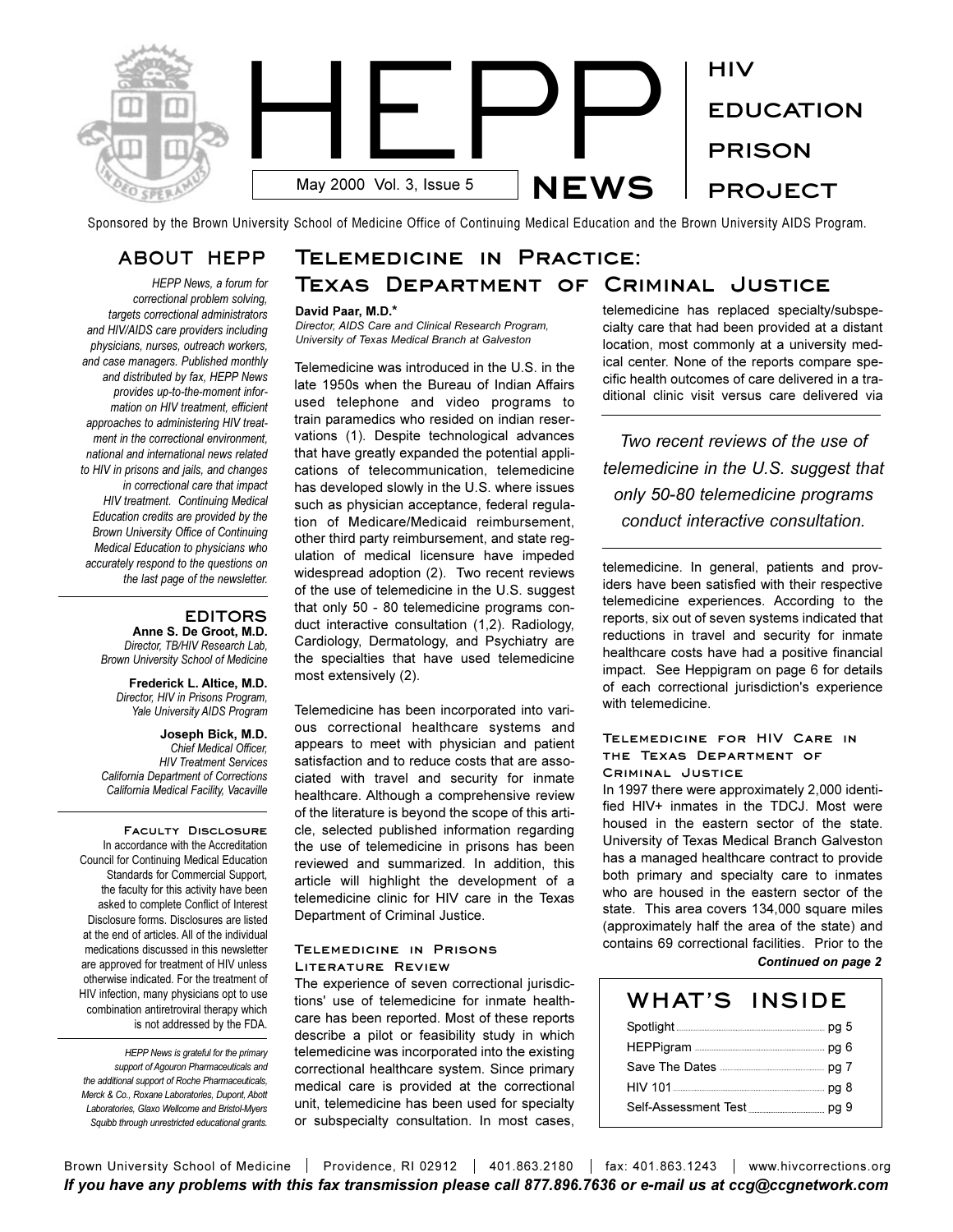### **Telemedicine in Practice...**  *(continued from page 1)*

introduction of telemedicine for HIV healthcare, inmates traveled to UTMB Galveston for HIV clinic which is conducted one day per week in the TDCJ Inpatient/Outpatient Hospital located on the UTMB campus. Because of the distances involved, inmate travel can take up to a week each way and involves nightly stays at several transfer units along the way. Like the other systems that delivered specialty care at a central location, the cost of transportation and associated security for healthcare-related travel was enormous.

Since time and space in the Galveston Inpatient/Outpatient Prison Hospital facility

*Because of the distances involved, inmate travel can take up to a week each way and involves nightly stays at several transfer units along the way.*

are limited, only one day per week could be assigned for HIV care. An average of 100 inmates were seen weekly, and due to a limited number of medical providers, the clinic day often stretched to 10 - 12 hours, which incurred additional operation costs for overtime for clinic staff and ancillary healthcare providers. By the end of the day, morale among providers, support staff, and patients was low.

Inmates also had valid concerns related to their healthcare. When they are away from their unit of assignment overnight, they risk losing their cell or dormitory bed. Their possessions (which are often numerous for those with long sentences) have to be turned over to security for safekeeping during their absence, nonetheless; many inmates report that possessions are lost on their return. While provisions have been made to stock transfer units with all antiretroviral medications, the truth is that doses of medications are often missed during stays at transfer units. For all of these reasons, some inmates refused to travel for HIV-related healthcare or refused to return to clinic as frequently as the providers felt was necessary.

UTMB Correctional Managed Care made a commitment in the early 1990s to develop telemedicine for correctional healthcare. A

large telecommunication network that links 12 remote sites with the primary site for specialty healthcare in Galveston was installed. The 12 remote sites are hubs that are in proximity to surrounding correctional units so that telemedicine may still involve inmate travel, but travel back and forth to each of the hubs takes less than a day altogether. In 1997, subspecialty services were mandated to develop telemedicine clinics.

During planning for the HIV telemedicine clinic, the following provider issues were raised:

l Could an adequate provider-patient relationship be established or maintained via telemedicine?

• Could patient confidentiality be maintained during telemedicine encounters?

**.** If telemedicine was judged inadequate for a particular patient, would TDCJ Managed Care certify a Galveston HIV Clinic visit to address the patient's healthcare needs?

The patient-provider issue had to wait until telemedicine encounters commenced for resolution. In regard to the other issues, it was determined that confidentiality remained the responsibility of healthcare providers and ancillary support staff used to conduct telemedicine [for a review of telehealth confidentiality issues, see Stone, 1999] (12). UTMB Managed Care also recognized that not all health issues could be addressed using telemedicine, so there was no issue with precertification for onsite visits following a telemedicine encounter that was deemed inadequate for effective healthcare.

One system issue related to unit level laboratory capabilities also had to be addressed. At most TDCJ correctional units, blood specimens for laboratory tests are collected and processed at the units and then transported by an established courier system to UTMB Galveston where the tests are performed. Prior to 1997, inmates had to travel to Galveston for viral load testing since laboratory personnel were not trained to process viral load specimens and courier vans did not have the equipment to properly store specimens during transport to Galveston. This was addressed by training unit level laboratory personnel to process viral load specimens and by purchasing temperature controlled transport units for the courier vans.

Tasks necessary to conduct telemedicine

clinics efficiently were identified and assigned to specialists and to unit providers. HIV specialists designed data collection forms that would capture all of the clinical and laboratory data necessary to make HIV-related medical decisions. Unit providers would collect available data prior to the telemedicine encounter and fax this information to the Galveston site prior to the encounter. Galveston HIV specialists were responsible for initiating and changing antiretroviral therapy and were available for telephone consultation as necessary by the unit providers. Unit providers were responsible for monitoring ongoing antiretroviral therapy for adherence, toxicity, and efficacy and to make indicated interventions to improve adherence or treat side effects. Since unit providers were being asked to actively participate in HIV care, a three-day "HIV Minifellowship for Correctional Care Providers" was developed and is conducted two to three times per year. Course faculty are the UTMB HIV specialists who take advantage of the opportunity to establish a professional working relationship as well as to provide education.

HIV telemedicine clinics are conducted once per week and are staffed at the primary site in Galveston by a physician, physician assistant, two clerical staff, a clinical pharmacist to help review compliance and other drug-related issues, and a

*The remote site is staffed by the presenter (usually an R.N.) with appropriate clerical and security support. Equipment at both sites includes video and sound equipment, a FAX machine, and computers which are used to access electronic data that both systems share.*

research nurse who may verbally screen appropriate patients for participation in clinical trials. The remote site is staffed by the presenter (usually an R.N.) with appropriate clerical and security support. Equipment at both sites includes video and sound equipment, a FAX machine, and computers which are used to access electronic data that both systems share (primarily laboratory data and healthcare appointment data). Completed medical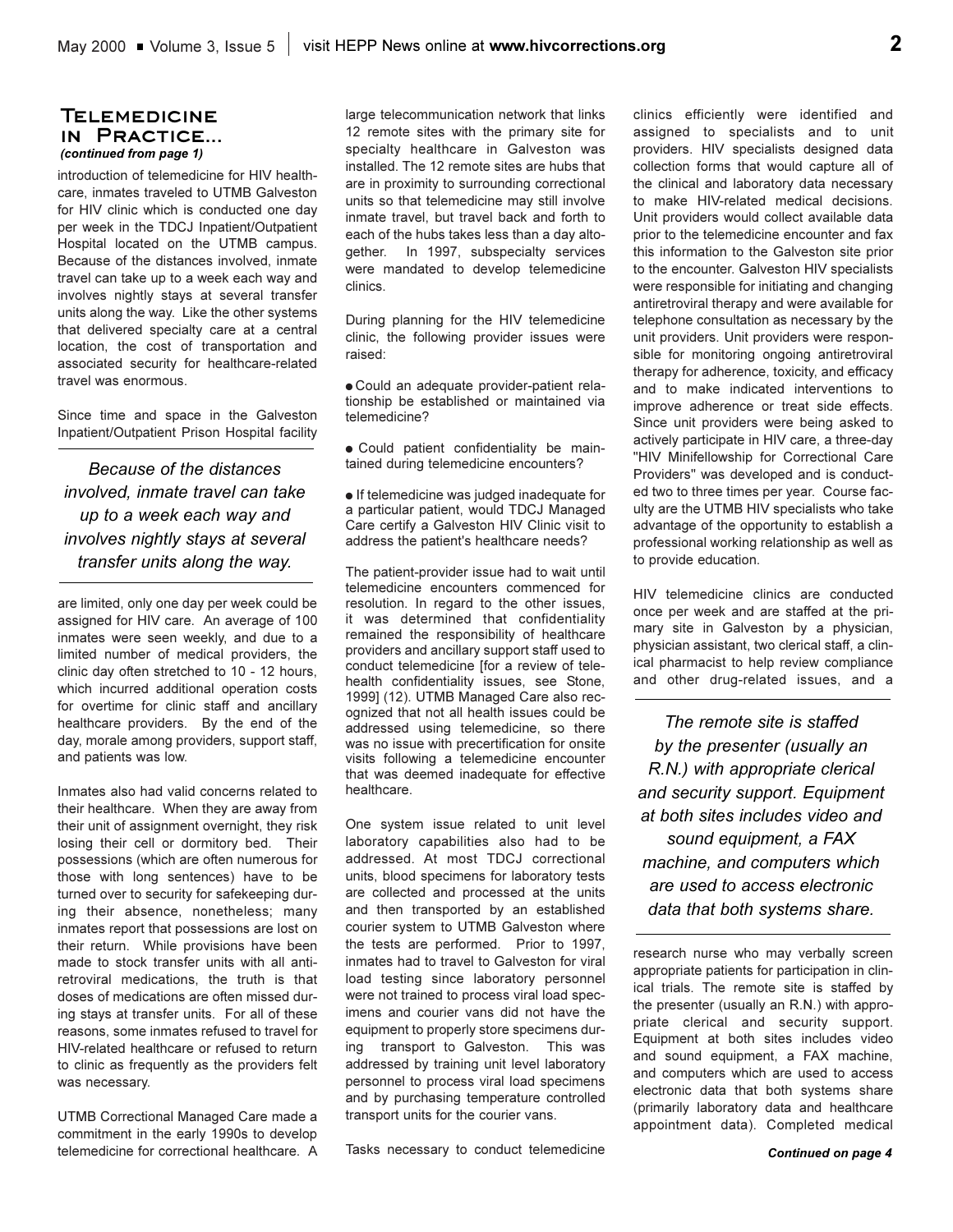*In response to reader request, HEPP focuses on telemedicine this month. Dr. David Paar, Director, Director, AIDS Care and Clinical Research Program, University of Texas Medical Branch at Galveston, provides a personal report on the establishment and evaluation of a telemedicine program targeting HIV treatment for the Texas DOC. While his experience has been favorable, some concerns about telemedicine have been raised by other correctional HIV providers. My own reaction to telemedicine has been tinged with concern; will long range video ever be able to recreate the private conversation that occurs between patient and physician in the HIV clinic? Dr. Paar believes that close up shots can recreate a sense of privacy. However, I imagine some of the visual cues that I use to evaluate patients might be lost - the subtle shifting in a chair that comes when adherence is being discussed, that clues me into the possibility that the patient is not giving accurate information. For example, will patients be as willing to address their life issues, their histories of substance abuse, their violent domestic relationships with me on a video monitor? These are all components of my HIV treatment interviews, since they provide the framework within which adherence to HIV medication will need to take place (post release). I also imagine that my discussions with patients about HIV prevention might not take place over a monitor; would my*

**Letter from the Editor**

*Nevertheless, telemedicine addresses some of the major concerns that patients may have about leaving their home facility for distant HIV specialty care centers. In states where the number of inmates affected by HIV is high and specialty care sites are distant, telemedicine may be able to bridge the gap between no specialty care and much improved care. And, consistent with my role as an educational newsletter editor, I wholeheartedly support the use of telemedicine facilities for increasing teaching opportunities- often described as tele-consultation involving case discussions with providers on site. Increased communication with providers at remote sites will definitely*

*Also in this month's HEPP News is a report on HIV testing comparing standard serum assays (EIA and Western blot) with other newer methodologies. One such methodology is in use in the New York State DOC. Next month we'll address another topic of great interest to our readers:*

*After reviewing this issue, readers should be able to list advantages and disadvantages of telemedicine, distinguish the advantages of using different HIV diagnostic tests, and list the some*

*Thank you for your continued support of HEPP News. We look forward to hearing from you!*

*patients be as forthcoming about their HIV risk behaviors?*

*of latest findings concerning HIV and lung disease.*

#### The editorial board and contributors to HEPP News include national and regional correctional professionals, selected on the basis of their experience with HIV care in the correctional setting and their familiarity with current HIV

treatment. We encourage submissions, feed-back, and correspondence from our readership.

**Senior Advisors**

Theodore M. Hammett, Ph.D. *Abt Associates*

Ned E. Heltzer, R.Ph., M.S. *Prison Health Services, Inc.* Ralf Jürgens

*Canadian AIDS Law Legal Network* David P. Paar, M.D.

*University of Texas Medical Branch* Joseph Paris, Ph.D., M.D.

*CCHP Georgia Dept. of Corrections*  Khurram Rana, Pharm. D.

*University of RI Medical School* David Thomas, J.D., M.D.

*Florida Dept. of Corrections* Lester Wright, M.D.

*New York State Dept. of Corrections* **Managers**

Dennis Thomas

*HIV Education Prison Project* Michelle Gaseau

*The Corrections Connection* **Layout**

Kimberly Backlund-Lewis *The Corrections Connection*

**Promotion and Distribution**

Amanda Butler *Cimon Consulting Group*

**Editorial Associate** 

Elizabeth Stubblefield *HIV Education Prison Project* **Associate Editors**

Betty Rider, M.A., M.S.

*North Carolina Division of Prisons* Anne C. Spaulding, M.D.

*Brown University School of Medicine* Stephen Tabet, M.D., M.P.H.

*Univ. of Washington Division of Infectious Disease Seattle HIVNET*

> David A. Wohl, M.D. *University of North Carolina*

# **Subscribe to HEPP News and/or HIV Inside**

Fax to **800.671.1754** for any of the following: *(please print clearly or type)*

\_\_\_\_ Yes, I would like to add/update/correct (circle one) my contact information for my complimentary subscription of HEPPNews fax newsletter.

Yes, I would like to sign up the following colleague to receive a complimentary subscription of HEPPNews fax newsletter.

\_\_\_\_ Yes, I would like to order the following back issues (please include volume/issue/date).

\_\_\_\_ Yes, I would like my HEPP News to be delivered in the future as an attached PDF file in an e-mail (rather than have a fax).

\_\_\_\_ Yes, I would like to add my contact information for my complimentary subscription of HIV Inside.

|            |                                                                                                                                     | (Optional) # of HIV Infected Inmates: ______                                                                                                                                                                                   |
|------------|-------------------------------------------------------------------------------------------------------------------------------------|--------------------------------------------------------------------------------------------------------------------------------------------------------------------------------------------------------------------------------|
| CHECK ONE: | O Physician O Physician Assistant O Nurse Practitioner<br>O Pharmacist O Medical Director/Administrator O HIV Case Worker/Counselor | O Nurse/Nurse Administrator<br>○ Other                                                                                                                                                                                         |
|            |                                                                                                                                     |                                                                                                                                                                                                                                |
|            |                                                                                                                                     |                                                                                                                                                                                                                                |
|            |                                                                                                                                     |                                                                                                                                                                                                                                |
|            |                                                                                                                                     | DATE: the contract of the contract of the contract of the contract of the contract of the contract of the contract of the contract of the contract of the contract of the contract of the contract of the contract of the cont |

*Anne S. De Groot, M.D.*

Ame 1. DeGroot

*improve patient care.*

*Hepatitis C.* 

*Sincerely,*

*Dear Colleagues,*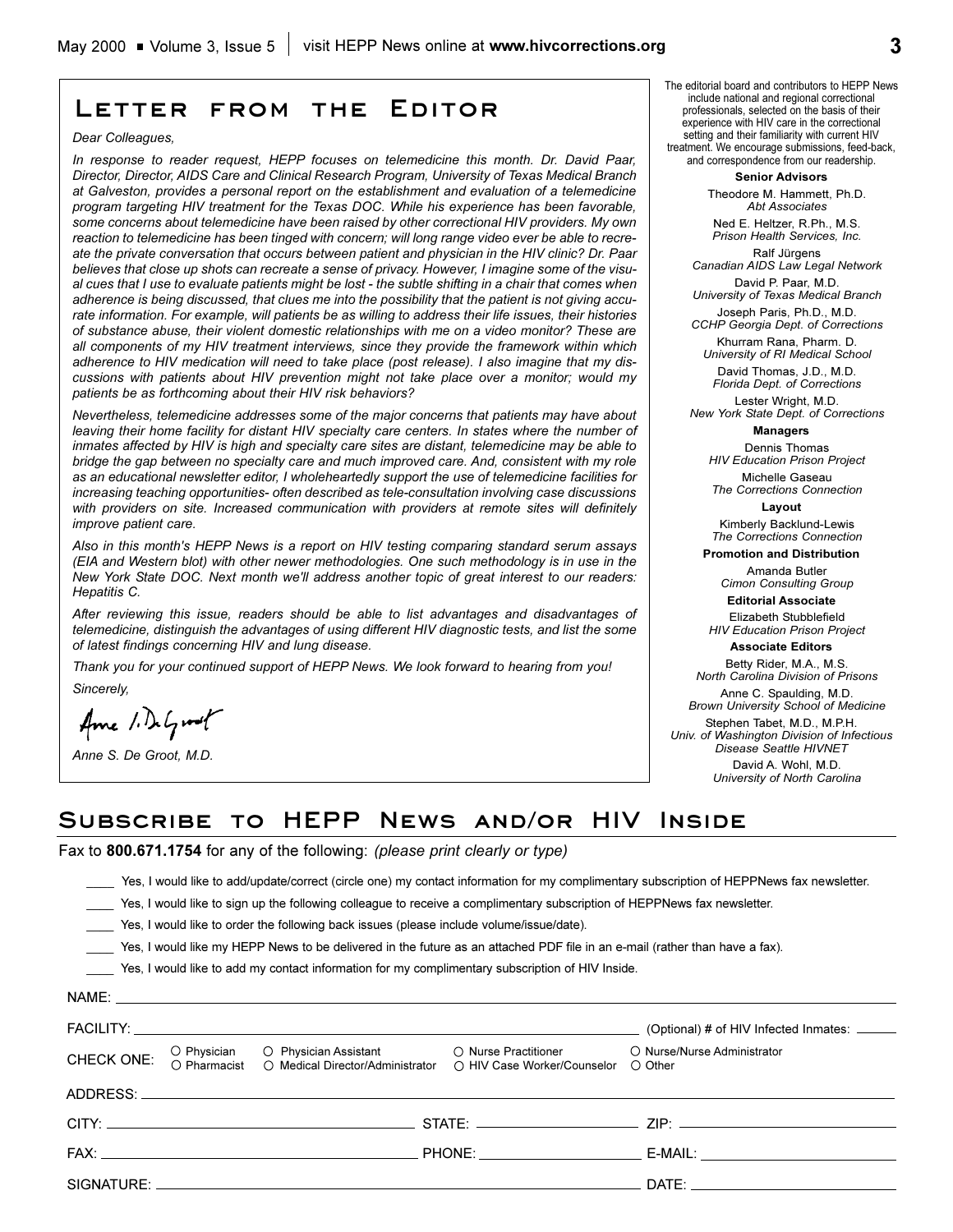### **Telemedicine in Practice...**  *(continued from page 2)*

data forms are faxed from the remote site to Galveston prior to the encounter. The patient encounter occurs, and the specialist writes a clinic note with recommendations which is faxed to the remote site for inclusion in the medical record. Follow up appointments are requested at intervals deemed appropriate by the HIV Specialist.

*A potentially promising expansion of telemedicine in correctional settings would be to use it for discharge planning and linkage to community-based services.*

Experience has shown that patient-provider relationships can be established and maintained with telemedicine. My personal observation is that close-up video shots of both the patient and the provider are effective in creating a sense of intimacy that is lacking when long shots are used. The use of auxiliary cameras, for example a document camera, can be used to present visual educational information such as pill charts and viral replication cycles. This information can then be faxed to the inmate. Formal provider and patient satisfaction surveys have not been completed, but the two physicians and one physician assistant who conduct telemedicine clinic feel it is effective in treating HIV and more efficient from a time standpoint than specialty care delivered onsite at Galveston.

The first year of the Texas telemedicine experience was reported and reviewed above (11). Cost savings due to a reduction in travel and security for inmate healthcare were directly related to the total number of telemedicine encounters. Comparison of specific medical outcomes (i.e. number of patients achieving nondetectable viral loads) between telemedicine and onsite HIV care have not been conducted, but the telemedicine providers who also staff onsite HIV clinic have not noted major differences in progress between the two populations. In 1995, the number of deaths in HIV-positive inmates peaked and then began to decline in parallel with national trends in HIV-related deaths. This trend has been attributed to combination chemotherapy with protease inhibitors and/or efavirenz. This trend has continued through 1999, therefore; the introduction of telemedicine did not affect this gross measure of overall HIV care.

In 1999, a "teleconsult" clinic for HIV care was established. In this clinic, unit providers perform patient encounters and collect clinical and laboratory data that is necessary for medical decision making on forms that were designed by the HIV specialists. This information is faxed to the specialist prior to teleconsult clinic. During the clinic, the specialist and the unit provider use telecommunication equipment to develop a plan for HIV care. Both providers have the patient's medical chart for review of information that is pertinent, but not easily summarized on data collection forms. This method of healthcare delivery works best when unit providers are highly motivated to participate and have attended the "HIV Minifellowship for Correctional Healthcare Providers" so that minimal baseline HIV knowledge has been established.

#### **Conclusion**

A potentially promising expansion of telemedicine in correctional settings would be to use it for discharge planning and linkage to community-based services. For example, telemedicine could be used for inmates to "meet" and establish rapport with community-based providers prior to being released, thereby increasing the likelihood that releasees would actually obtain needed services in the community.

At the TDCJ, telemedicine allowed a notable reduction in overall healthcare costs. Since its establishment last year, the Teleconsult Health Clinic at TDCJ appears to be delivering effective HIV healthcare. Anecdotally, providers and patients seem to be satisfied with telemedicine encounters and medical outcomes between the clinics appear to be similar.

*\*Speakers Bureau: Roche Pharmaceuticals*

#### **References**

*1. F Buckner, M.D., J.D., F.A.C.O.G., F.C.L.M., Telemedicine: The State of the Art and Current Issues. Journal of Medical Practice Management, November/December, 1998.*

*2. J Grigsby, PhD., and JH Sanders, M.D., Telemedicine: Where It Is and Where It's Going. Annals of Internal Medicine vol. 129, no.2, July 1998.*

*3. E Rosen, Managing Anger and Disease Behind Bars, Telemedicine Today, August 1999.*

*4. G Hastings, M.D., M.Ed., Primary Nurse Practitioners and Telemedicine in Prison Care: An Evaluation, in: Zoog S, Yarnall S, ed. The changing health care team. Seattle, MCSA, 1976, pp. 54-9.*

*5. LN Adams and RK Grigsby, DSW, The Georgia State Telemedicine Program:*

*Initiation, Design, and Plans, Medical College of Georgia Telemedicine Center, Augusta, GA.*

*6. CM Phillips, M.D., R Murphy, M.S., WA Burke, M.D., VB Laing, M.D., BE.Jones, M.D., D Balch, and S Gustke, M.D., Dermatology Teleconsultations to Central Prison: Experience at East Carolina University. TelemedicineJournal vol. 2, no. 2, 1996.*

*7. LH Zincone, Jr., B.A., Ph.D., E Doty, B.A., M.B.A., Ph.D., and DC Balch, B.A., M.A., Financial Analysis of Telemedicine in a Prison System, Telemedicine Journal, vol. 3, no. 4, 1997.*

*8. J Mekhjian, M.D., J Warisse, M.A., M Gailiun, M.A., M.S.W., and T McCain, Ph.D., An Ohio Telemedicine System for Prison Inmates: A Case Report. Telemedicine Journal vol. 2, no. 1, 1996.*

*9. H Mekhjian, JW Turner, m Gailiun and TA McCain, Patient Satisfaction with Telemedicine* *in a Prison Environment. Journal of Telemedicine and Telecare, vol. 5, no. 1, 1999.*

*10. MJ McCue, D.B.A., PE Mazmanian, Ph.D., C Hampton, M.M.S., TK Marks, R.N., B.A., E Fisher, M.D., F Parpart, R.N., M.S., and RS Krick, M.S. The Case of Powhatan Correctional Center/Virginia Department of Corrections and Virginia Commonwealth University/Medical College of Virginia. Telemedicine Journal, vol. 3, no. 1, 1997.*

*11. RM Brecht, Ph.D., CL Gray, M.P.H., C Peterson, and B Youngblood, The University of Texas Medical Branch-Texas Department of Criminal Justice Telemedicine Project: Findings from the First Year of Operation. Telemedicine Journal vol. 2, no. 1, 1996.*

*12. TH Stone, JD, LLM, Patient Health Information Confidentiality in Telehealth Applications, Journal of Healthcare Information Management, vol. 13, no. 4, Winter 1999.*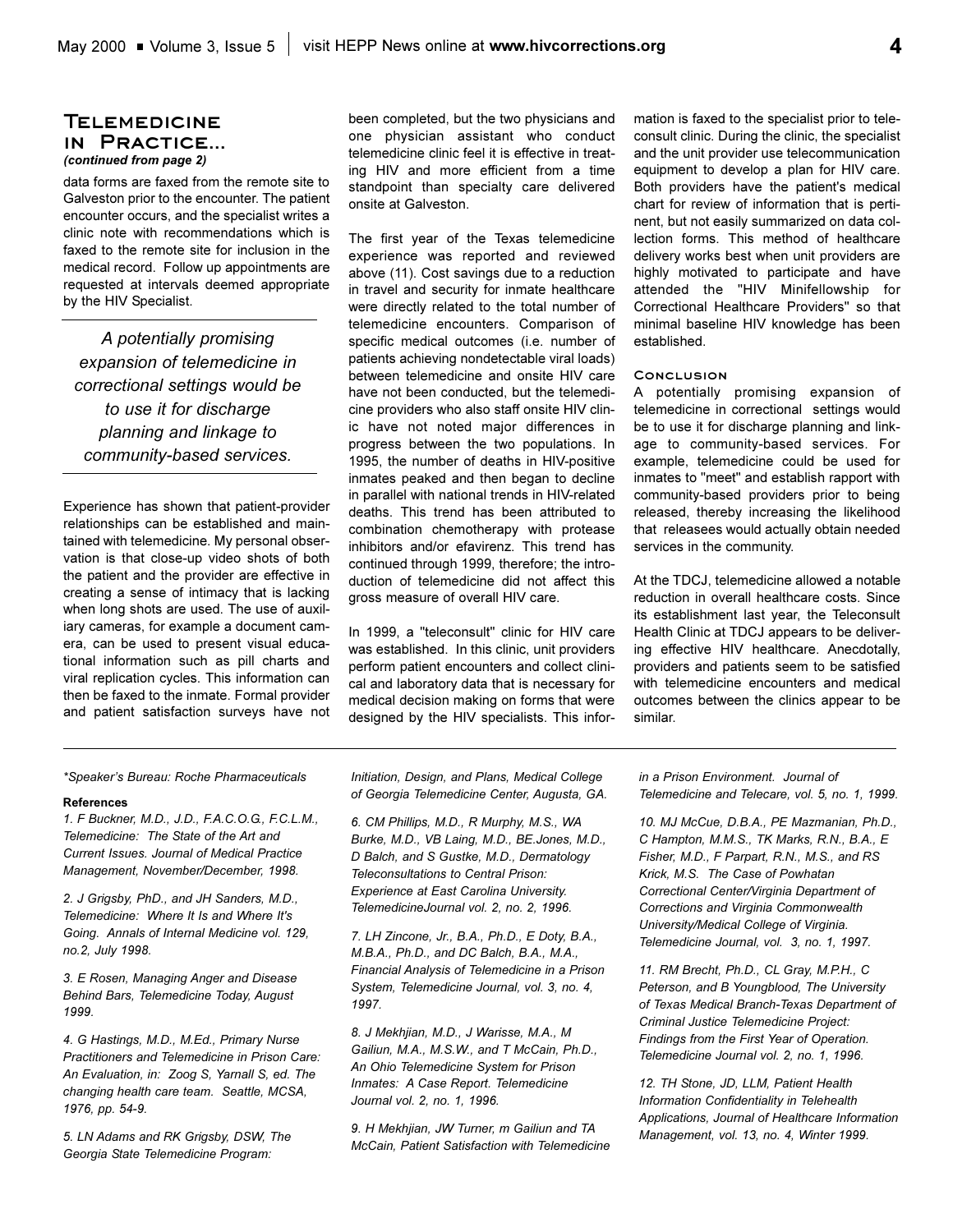# **Treatment News**

### **HIV Testing: Oral Mucosal Transudate (OMT) Technology**

Oral Mucosal Transudate (OMT) testing has been shown to enhance access and acceptability of HIV testing in at-risk populations. OMT testing finds twice as many HIV-infected clients as serum-based testing. While the cost of an OMT test is slightly more expensive than serum-based tests (\$34.46 versus \$31.62), the cost for people who are seronegative is less (\$16.16 versus \$17.22). Since most tests find clients are negative, OMT testing is ultimately cheaper than serum-based testing. (Randall L. Effectiveness of Oral Mucosal Transudate HIV Testing: Findings from Michigan's' Evaluation. Abstract #690 in 1999 National HIV Prevention Conference.) 70 correctional facilities in New York State currently use OMT. For more information, contact the Infectious Disease Coordinator at the New York Department of Corrections (518) 457-7072.

### **Rifampin and Pyrazinamide vs. Isoniazid TB Prevention in HIV-infected patients**

In the March 2000 issue of *HEPP News*, Elsa Villarino of the CDC described the two-month daily regimen of rifampin and pyrazinamide (PZA) as treatment of tuberculosis in HIVinfected persons. The March 15 issue of the *Journal of the American Medical Association* published results from an international study that compared a two-month regimen of daily rifampin and pyrazinamide with a 12-month regimen of daily isoniazid to prevent tuberculosis (TB) in HIV-positive patients. Clinics in the United States, Mexico, Haiti, and Brazil recruited a total of 1,583 HIV-positive people aged 13 or over who tested positive for TB. After a follow-up of 37 months, the results showed that a two-month course of daily rifampin and pyrazinamide is similar in terms of safety and efficacy to the 12-month isoniazid treatment for preventing TB in HIV patients. Gordin, et. al., note the shorter regimen is an effective alternative that has advantages for patients and TB control efforts, especially in poorer areas with drug-resistant patients. (Gordin F et al. JAMA. 3/15/00; 283(11): 1445.)

### **Spotlight**

### **Remembering Dr. Armond Start 1931-2000**

*by Dr. Joseph Paris, M.D., Georgia Department of Corrections Medical Director, President, Society of Correctional Physicians*

In 1987, I was a very green correctional physician giving my first national presentation at an NCCHC meeting. I felt under scrutiny by the several seasoned correctional veterans I saw in the audience. I plowed through my topic, PPD testing of refusing inmates. In my inexperienced exuberance, I proposed to be in favor of public health considerations and test aggressively. Armond startled a roomful of attendees with a loud "I do not like what I am hearing here." His concern for the welfare and dignity of incarcerated persons knew no bounds. Later in life, Armond and I met dozens of

*It was his leadership that brought us all together to work for the causes he held so dear, and this organization is a lasting tribute to his dedication. He was one who truly cared about his fellow human being, especially those that our society incarcerates. Correctional Health Care has lost a giant of a man, a strong advocate*  and a warm humane caring individual with Dr. Start's passing.

times, became the best of friends, and sought one another at correctional meetings and social functions. I consider him a most important mentor and adviser. At the New Orleans NCCHC Meeting this March, we shared memories of the old times and laughed at his putting me in my place a long time ago. Upon reflecting about his long professional life in corrections, he wished he had done more. I reassured him that few people have done so much for inmate health care as he did. I am privileged to have had Armond's friendship and guidance.

Dr. Armond Start passed away unexpectedly on March 30, 2000 in Tulsa, Oklahoma. With his passing, modern correctional health care lost one of its founding fathers and strongest advocates.

Dr. Start began his career as a private pediatrician in Oklahoma City, OK. In 1975, he moved into the Communicable Disease Department for the State of Oklahoma, and in 1977, became the Medical Director of the Oklahoma Department of Corrections. From there, Dr. Start went on to fill the same position for the States of Texas and Wisconsin while consulting for the Department of Justice and many others in cases of litigation and program improvement.

In 1991, in an attempt to improve the quality of healthcare in correctional facilities, Dr. Start established the National Center for Correctional Health Care Studies at the University of Wisconsin-Madison Medical School. This was the first program in the country to offer a fellowship in the area of correctional healthcare.

Over the years, Dr. Start received many awards and accolades, including the Award of Merit from the National Commission on Correctional Health Care. In 1998, the Society of Correctional Physicians honored him by naming our first Award in his name, the Armond Start Award.

Dr. Start was one of the principal organizers and founders of Society of Correctional Physicians. It was his leadership that brought us all together to work for the causes he held so dear, and this organization is a lasting tribute to his dedication. He was one who truly cared about his fellow human being, especially those that our society incarcerates. Correctional Health Care has lost a giant of a man, a strong advocate and a warm, humane caring individual with Dr. Start's passing. We will miss him dearly.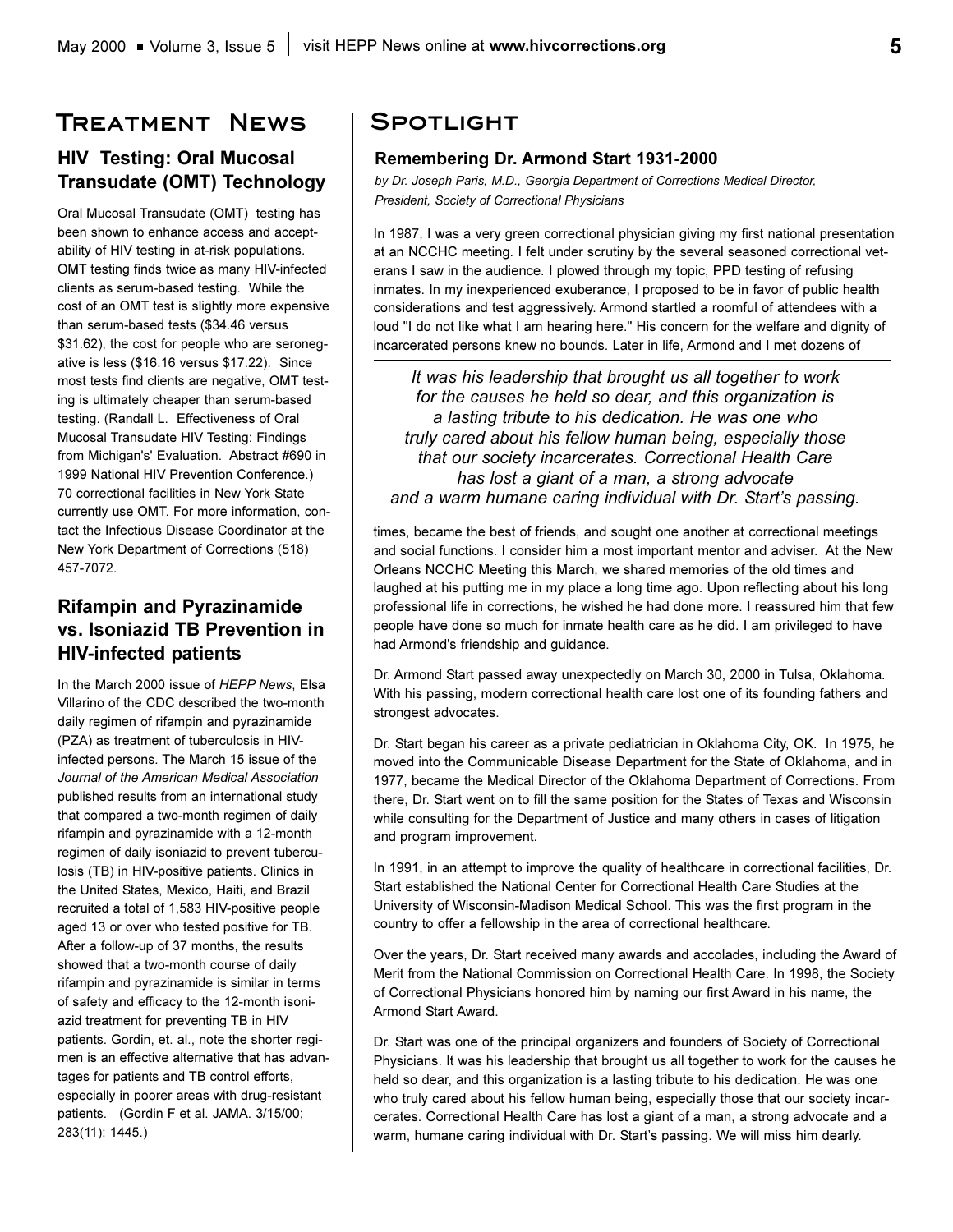# **HEPPigram**

# **Review of Published Reports of Telemedicine (TM) Use in Corrections in the U.S.**

| Correctional<br>Jurisdiction                    | <b>California</b><br>$DOC*(3)$                                                                         | Dade County, FL<br><b>Prison Medical</b><br>Services (4)                                                                             | Georgia DOC<br>(5)                                                                                                                      | <b>North Carolina</b><br>DOC (6,7)                                                                                            | <b>Ohio Department of</b><br><b>Rehabilitation and</b><br>Corrections (8, 9)                                                                 | Virginia DOC<br>(10)                                                                                                      | <b>Texas Department</b><br>of Criminal<br>Justice (11)                                                                                                                                             |
|-------------------------------------------------|--------------------------------------------------------------------------------------------------------|--------------------------------------------------------------------------------------------------------------------------------------|-----------------------------------------------------------------------------------------------------------------------------------------|-------------------------------------------------------------------------------------------------------------------------------|----------------------------------------------------------------------------------------------------------------------------------------------|---------------------------------------------------------------------------------------------------------------------------|----------------------------------------------------------------------------------------------------------------------------------------------------------------------------------------------------|
| <b>Reasons TM</b><br>considered                 | Access to spe-<br>cialty care, cost<br>of travel and<br>security for<br>healthcare                     | TM, addition of<br>PNPs***, and<br>onsite specialty<br>consultation were<br>parts of a plan to<br>impact cost and<br>quality of care | TM in prisons<br>was part of<br>statewide TM<br>network<br>designed to<br>bridge gaps in<br>health care in<br>remote and<br>rural areas | Cost and risk of<br>inmate trans-<br>portation,<br>access to<br>specialty care                                                | Cost of transportation<br>and security for<br>healthcare, access to<br>specialty care                                                        | Improved<br>healthcare,<br>cost of trans-<br>portation for<br>healthcare                                                  | Access to specialty<br>care, cost of<br>transportation<br>and security for<br>healthcare                                                                                                           |
| Year TM<br>initiated                            | 1997                                                                                                   | 1975                                                                                                                                 | 1977                                                                                                                                    | 1991                                                                                                                          | 1995                                                                                                                                         | 1994                                                                                                                      | 1992                                                                                                                                                                                               |
| # of<br>encounters                              | NR**                                                                                                   | <b>NR</b>                                                                                                                            | 95                                                                                                                                      | 138<br>Dermatology<br>consultations<br>conducted<br>between 8/92<br>and 10/94                                                 | 131 encounters during<br>1995                                                                                                                | 165 HIV +<br>inmates seen<br>between 10/94<br>and 4/95                                                                    | 1,715 patients<br>seen between<br>October 1994 and<br>November 1995                                                                                                                                |
| Specialties/<br>subspecialties<br>participating | Psychiatry,<br>Gastroenterology<br>+ 14 others                                                         | NR.                                                                                                                                  | Dermatology                                                                                                                             | Dermatology +<br>37 other<br>specialties                                                                                      | NR.                                                                                                                                          | HIV. cardiolo-<br>gists, others                                                                                           | All medical<br>and surgical<br>subspecialties.<br>Dermatology,<br>Neurology                                                                                                                        |
| Academic<br>affiliation of<br>specialists       | N <sub>R</sub>                                                                                         | University of<br>Miami                                                                                                               | Medical<br>College of<br>Georgia                                                                                                        | East Carolina<br>University<br>School of<br>Medicine                                                                          | <b>Ohio State University</b><br><b>Medical Center</b>                                                                                        | Medical<br>College of<br>Virginia (MCV)                                                                                   | The University of<br><b>Texas Medical</b><br>Branch at<br>Galveston                                                                                                                                |
| <b>Medical</b><br>outcomes<br>reported          | <b>NR</b>                                                                                              | Unscheduled<br>return visits.<br>patient disability,<br>and mortality did<br>not change after<br>system changes                      | <b>NR</b>                                                                                                                               | <b>NR</b>                                                                                                                     | <b>NR</b>                                                                                                                                    | <b>NR</b>                                                                                                                 |                                                                                                                                                                                                    |
| Provider<br>satisfaction                        | N <sub>R</sub><br>Other note:<br>Tele-<br>communication<br>equipment<br>being used for<br>grand rounds | NR.                                                                                                                                  | > 77 % of<br>physicians sat-<br>isfied with the<br>encounter.<br>video, and<br>sound                                                    | Formal assess-<br>ment not done,<br>but most con-<br>sultants confi-<br>dent of their<br>diagnosis and<br>treatment plan      | 24 providers who were<br>surveyed reported that<br>TM was adequate for<br>patient encounters                                                 | N <sub>R</sub>                                                                                                            | <b>NR</b>                                                                                                                                                                                          |
| <b>Patient</b><br>satisfaction<br>reported      | No                                                                                                     | <b>NR</b>                                                                                                                            | N <sub>R</sub>                                                                                                                          | <b>NR</b>                                                                                                                     | Patient survey complet-<br>ed in 1996, 221/299<br>completed survey<br>and all satisfied with<br>information exchanged<br>and patient comfort | <b>NR</b>                                                                                                                 | 576 inmates inter-<br>viewed following a<br>TM encounter; 69<br>% prefer TM over<br>travel for health-<br>care; 14 % have<br>no preference; and<br>17 % would rather<br>travel for health-<br>care |
| <b>Financial</b><br>impact of TM<br>reported?   | No                                                                                                     | <b>Addition of PNPs</b><br>to staff reduced<br>cost: TM<br>increased costs<br>since MD involved<br>in care                           | <b>NR</b>                                                                                                                               | Start up costs<br>and time to<br>maximize effi-<br>ciency of sys-<br>tem delayed<br>financial<br>rewards for<br>several years | During 1995, telemedi-<br>cine encounters reduced<br>inmate travel for health-<br>care by 98 $%$                                             | Cost of health<br>care decreases<br>from \$497 per<br>encounter prior<br>to TM, \$256<br>per encounter<br>after TM begins | 95 % of telemedi-<br>cine encounters<br>prevent an onsite<br>visit; cost per<br>encounter declines<br>and number of TM<br>encounters<br>increases                                                  |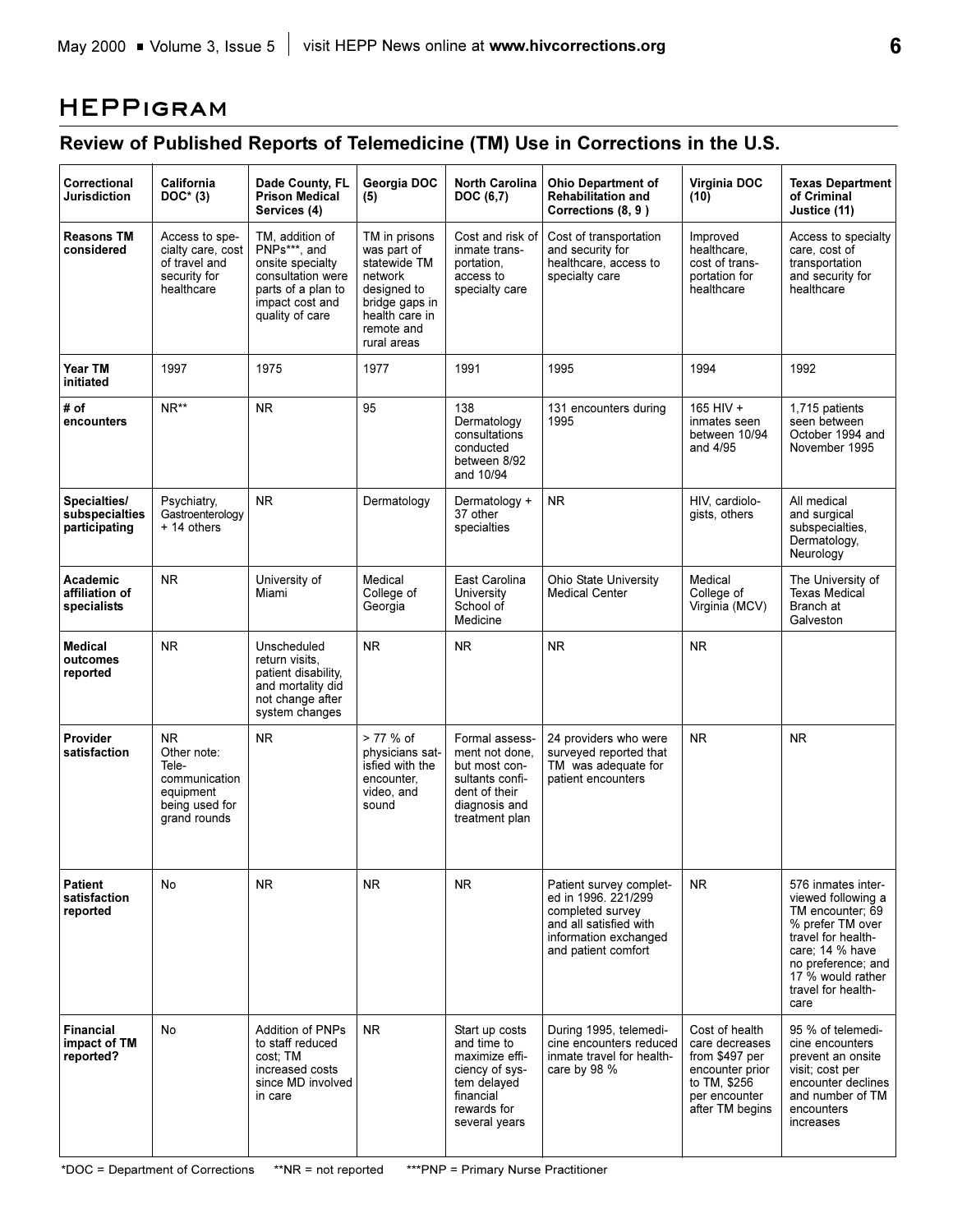## **Save the**  DATES

**Management of HIV/ AIDS in the Correctional Setting: A Live Satellite Videoconference Series** Pulmonary Complications of **HIV** Infection *June 6, 2000, 12:00-3:30pm* CME credit available Call: 518.262.6864 Email: santosm@mail.amc.edu

> **HIV Prevention Strategies for Incarcerated Populations** *June 20, 2000* Central Maryland, MD Call: 410.328.8674 Fax: 410.328.9106 Email: sholland@ medicine.umaryland.edu Fee: \$20

**A Strategy Meeting for Improving HIV and Hepatitis Care in Prisons and Jails** *June 17, 2000* Washington DC Contact Jackie Walker at the *National Prison Project of the ACLU*. Call: 202-234-4830 Fax: 202-234-4890 Email: jckiewalk@aol.com

**5th New England Correctional Health Care Conference: Integrating Correctional and Public Health** *June 28, 2000* Sturbridge, MA Sturbridge Host Hotel & Conference Center CME credit available. Call: 781.890.3434 Fax: 781.890.2766 Email: chcc@icg-ps.com.

**2000 American Correctional Association (ACA) Summer Congress** *August 14-16, 2000* San Antonio, TX Call: 800.222.5646, ext. 1922 Fax: 1-301-918-1900 Visit: www.corrections.com/aca

#### **24th National Conference on**

**Correctional Health Care**  September 9-13, 2000 St. Louis, MO Cervantes Convention Center CME credit available. Call: 773.880.1460 Fax: (773) 880-2424 Email: ncchc@ncchc.org Visit: www.ncchc.org

#### **HIV/AIDS Behind Bars**

Call for Abstracts. HEPP News is sponsoring a pre-conference colloquium at the NCCHC conference listed below that will discuss the outcomes of HIV education and prevention interventions in correctional settings. Accepting 500-word abstracts until August 7. Please fax or e-mail questions to Matt Stark: fax: 401-863-1243; matthew\_stark@brown.edu.

# **News Flashes**

### **GAO Reports Inadequate HIV Care for Minorities**

In an assessment of The Ryan White Care Act and other AIDS assistance programs, government auditors in the General Accounting Office (GAO) concluded that Blacks with AIDS are receiving inferior care compared with whites. The GAO said that Blacks, Hispanics and women with AIDS make up the vast majority of people served by local AIDS groups funded by a government program. That statement must be qualified, however, by recognizing that the federal government emphasized distribution of funds based on the number of full-blown AIDS cases, instead of on the number of HIVinfected people. This observation indicates that federal dollars should be redirected to include funding for AIDS prevention, which accounted for less than 10 percent of the \$10 billion in federal AIDS spending last year. The findings come as research shows that the AIDS epidemic is hitting minorities and women hard. Blacks, who make up about 13 percent of the U.S. population, accounted for 49 percent of AIDS deaths in 1998, according to the Centers for Disease Control. Thirty-two percent of deaths were among whites and 18 percent were among Hispanics. The GAO audit also found that rural areas may offer more limited medical and social services than cities because urban areas generally receive more money per AIDS case. According to the audit, the Department of Health and Human Services, which administers the Ryan White Care Act grants, agreed with most aspects of the GAO report. The full report is available at www.gao.gov. (HIV/AIDS: Use of Ryan White CARE Act and Other Assistance Grant Funds. General Accounting Office Report: GAO/HEHS-00-54, Mar. 1, 2000).

### **Intergenerational Transmission of Violence: Research Summary**

In a recent *Lancet* article, Richard Neugebauer reviewed the latest literature concerning the links between childhood physical and sexual abuse and the long-term effects on emotional development and social functioning. According to Neugebauer, some studies have found that childhood neglect (excluding abuse), nearly doubled the risk of arrest for a violent offense in adulthood. Research has shown that mistreatment in childhood, whether it is neglect or physical or sexual abuse, is associated with aggressive and criminal behavior as well as a number of clinical syndromes and personality disorders

in adulthood. Neugebauer urges further research on adults as well as immediate implementation of focused intervention programs for children and adolescents. (Neugebauer R. Lancet, April 1, 2000; 355: 1117).

In other news, a report released on the same date in the April issue of the *American Journal of Public Health* provides data on sexual abuse and women at risk or infected with HIV. Cohen et. al. found that the prevalence of any domestic violence among the 1,600 at-risk women studied was 66 percent among those with HIV and 67 percent among those without the virus. The abused women were more likely to have used drugs at some time, to have had a partner at risk for HIV, to have had over 10 lifetime male partners, to have traded sex for money or drugs, and to have had forced sex with an HIV-positive individual. (Cohen M, Deamant C, Barkan S, et al. Domestic violence and childhood sexual abuse in HIV-infected women and women at risk for HIV. American J Public Health, April 2000; 90 (40): 560. (www.apha.org/news/publications/journal)).

### **"Increased Susceptibility to Pulmonary Emphysema Among HIV-Seropositive Smokers"**

In the March 7 issue of *Annals of Internal Medicine Online*, researchers from Ohio State University published their findings on risk for emphysema among HIV-infected patients who have not developed AIDS-related pulmonary complications. The researchers compared 114 HIV-infected individuals to a group of 44 HIV-negative controls matched for smoking history and age. Seventeen of the 114 HIV-positive subjects presented emphysema, versus only one of the HIV-negative individuals. The researchers suggest that HIV infection seems to directly accelerate the process of smoking-induced parenchymal lung damage. (Diaz PT, King MA, Pacht ER, et al. Annals Int Medicine Online March 7, 2000; 132; 369. (www.acponline.org/journals/annals)).

#### **Coming Next Month . . .**

#### **June HEPP News**

*Main Article: Correctional Doctors' Dilemma:* HCV & HIV Co-infection *HIV 101:* Treatment Courses for HCV & HIV *Spotlight:* The Role of Public Health in HCV Treatment in Prisons and Jails *HEPPigram:* An Algorithm for HCV Diagnosis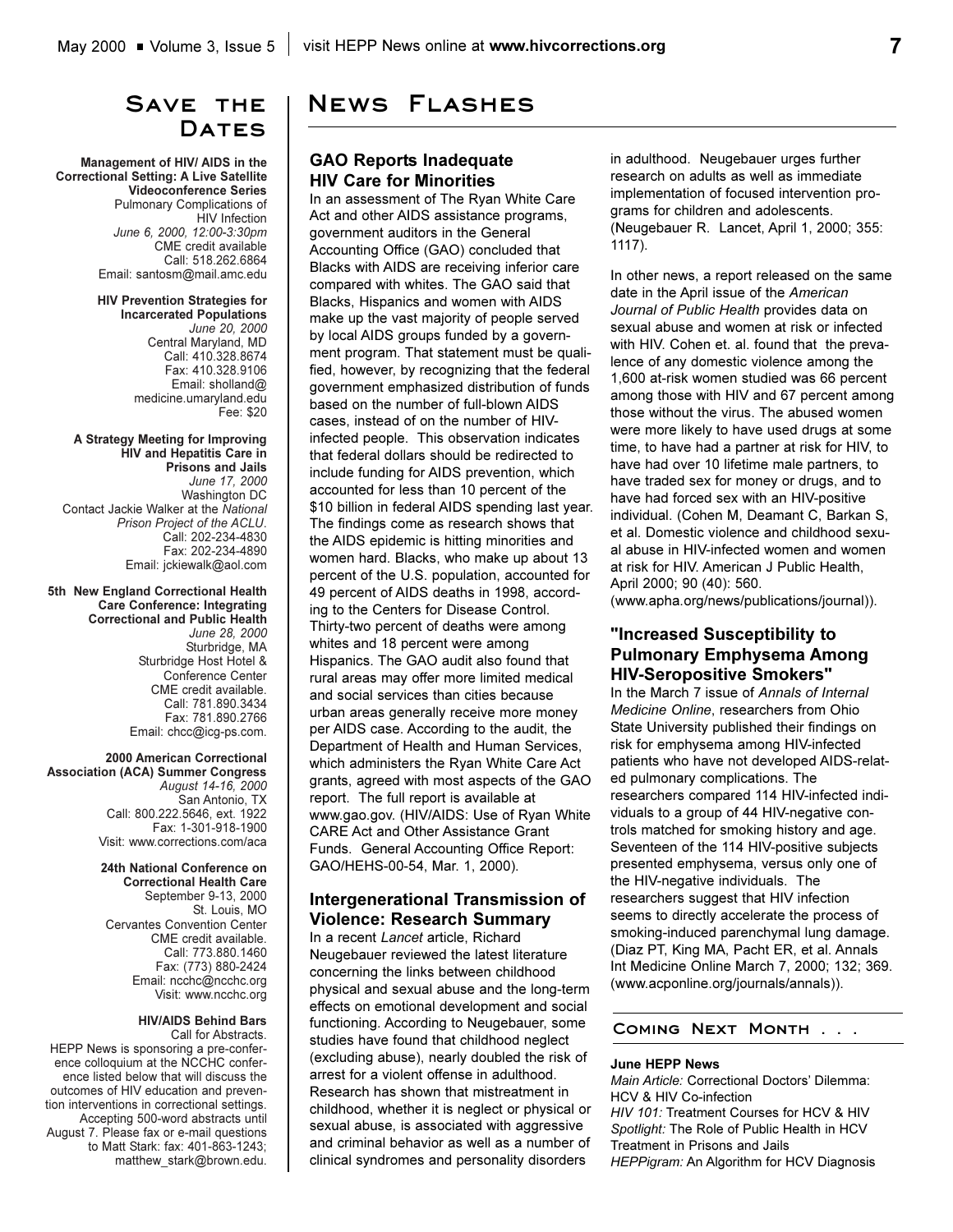# **Antibody Tests Commonly Used in HIV Diagnosis and Management**

| 1. Enzyme immunoassay (EIA) followed by Western blot for confirmation.<br>Current assay detects antibodies to both HIV-1 and HIV-2.<br>Purpose: For all high-risk groups; antibody becomes positive approximately two mos. post-disease acquisition in majority; six                                                                                                                                                                            | Sensitivity: 99.9%<br>Specificity: 99.9%                                             |
|-------------------------------------------------------------------------------------------------------------------------------------------------------------------------------------------------------------------------------------------------------------------------------------------------------------------------------------------------------------------------------------------------------------------------------------------------|--------------------------------------------------------------------------------------|
| mos. after infection, 95% pts. antibody-positive (AJM 102: 117, 1997)                                                                                                                                                                                                                                                                                                                                                                           |                                                                                      |
| Comments: Detects IgG, IgA & IgM antibody. EIA repeated for all pos. tests: repeated positives need Western blot confirma-<br>tion. False positive EIAs rare; false positives reported in pts with autoimmune disease (positive ANA), EBV antibody, pos.<br>syphilis serology, and presence of antibodies to HTLV I/II.                                                                                                                         |                                                                                      |
| Western blot positive requires detection of two or more antibodies to HIV; p24, Gp41, Gp 120/160. Rare false positives;<br>0.004% of all blood donors (JAMA 280: 1080, 1998); if uncertainty, order plasma quant. of HIV RNA by PCR ("viral load").                                                                                                                                                                                             |                                                                                      |
| False neg. EIA antibody test occurs in 1/500,000 units of donated blood. Causes: 1) window between HIV acquisition and<br>antibody response (2-6 mos.), 2) pts with agammaglobulinemia, 3) disease due to genetic variant HIV, HIV-1 divided into<br>types: M for major (10 subtypes) and O for others. GpO strains are not detected by current standard antibody tests (Nature<br>Med 4: 1032, 1998). Ref. for GpO: Emerg Inf Dis 12:39, 1998. |                                                                                      |
| 2. Rapid detection methods: results available in 30 minutes or less.<br><b>Examples:</b> Single use diagnostic systems (SUDS)                                                                                                                                                                                                                                                                                                                   | Sensitivity: 99.9%<br>Specificity: 99.6%<br>Cost: Approx. \$9/test                   |
| Purpose: When quick answer needed, e.g. test blood of source pt in occupational exposure. Pts. who may not comply with<br>return visit; ER, STD clinics.                                                                                                                                                                                                                                                                                        |                                                                                      |
| Comments: High temperatures and inadequate centrifugation can cause false-positives. Need to confirm positive test with<br>standard serology. Does not detect HIV, GpO, or HIV-2. Refs. AnIM 124:471 & 509, 1996; J Clin Micro 33: 2899, 1995.                                                                                                                                                                                                  |                                                                                      |
| 3. Home test kits, e.g. Home Access (JAMA 280: 1699, 1998).<br>Purpose: Encourage individuals at risk to determine their antibody status.<br>Convenient, Anonymity maintained.                                                                                                                                                                                                                                                                  | Sensitivity: 100%<br>Specificity: 99.95%<br>Cost: Approx. \$35-50, 3-7 days          |
| Comments: Better described as home specimen collection systems. Patient pricks fingertip and blood spotted on filter paper.<br>Positives confirmed with standard antibody. Counseling included. Ref: Arch Int Med 157; 309, 1997.                                                                                                                                                                                                               |                                                                                      |
| DETECTION OF HIV-1 ANTIBODY IN OTHER BODY FLUIDS                                                                                                                                                                                                                                                                                                                                                                                                |                                                                                      |
| 1. Antibody in oral mucosal transudate (OraSure) (Ref: JAMA 277: 254, 1997)<br>Purpose: Major advantage is avoidance of need for a needlestick. Easy to use;<br>collected by health care worker.                                                                                                                                                                                                                                                | Sensitivity: 99.9%<br>Specificity: 99.9%<br>Cost: \$99 for 3-test kit. Takes 3 days. |
| Comments: Test pad placed between cheek and gum for 2-5 mins. Collects oral mucosal transudate containing IgG antibody.<br>Confirmatory test is OraSure HIV-1 Western blot.                                                                                                                                                                                                                                                                     |                                                                                      |
|                                                                                                                                                                                                                                                                                                                                                                                                                                                 | Sensitivity: 99.7%<br>Specificity: 100%<br>Cost: 192-test kit \$816                  |
| 2. Antibody in urine (Sentinel or Calypte): HIV-1 Urine ELISA)<br>Purpose: Rapid-results in 2.5 hours. Like rapid tests, could be used<br>on source blood if occupational exposure or in ERs, STD clinics.                                                                                                                                                                                                                                      |                                                                                      |

# **Resources**

### **Grant for Life Skills Education for Prisoners**

The U.S. Department of Education is offering grants for projects that provide life-skills training for state and local prisoners. The goal of the grant program is to establish and operate projects to reduce recidivism though the improvement of the life skills needed to reintegrate adult prisoners into society. In this round of funding, 15 grants will be awarded, with the maximum grant size of \$475,000. *Application deadline: May 30, 2000.*  For complete details, contact Jennifer Arnolds at 202.205.5621.

### **HIV TREATMENT WEBSITES:**

**HIV/AIDS Treatment Directory**  http://www.amfar.org/td

**Medscape HIV/AIDS** http://hiv.medscape.com

**Johns Hopkins AIDS Service** http://www.hopkins-AIDS.edu

**JAMA HIV/AIDS Information Center** http://www.ama-assn.org/special/hiv

**International Association of Physicians in AIDS Care (IAPAC)** http://www.iapac.org

**AEGIS-AIDS Education Global Information System** http://www.aegis.com

**National Institute of Allergy and Infectious Disease** http://www.niaid.nih.gov